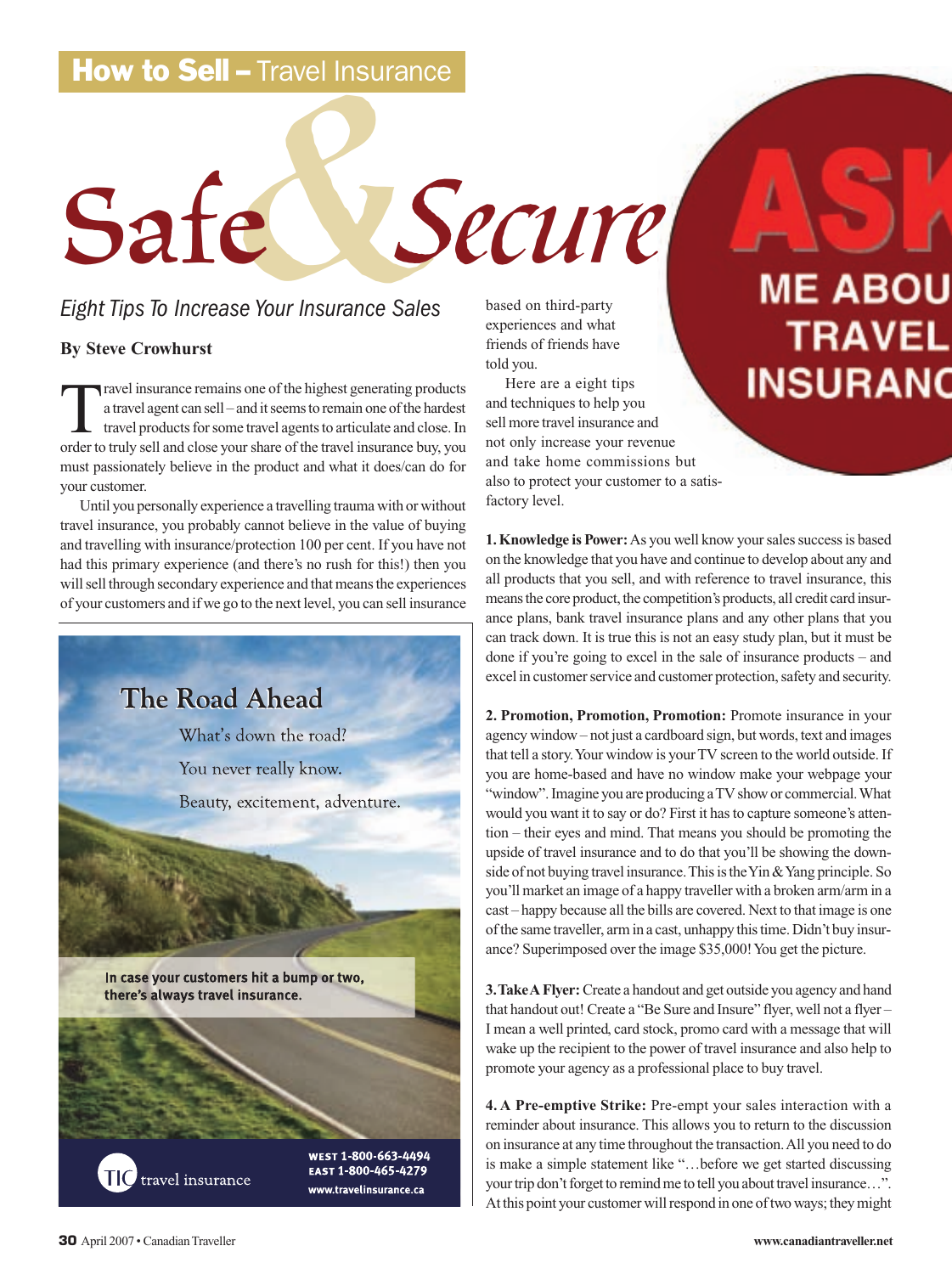say they already have travel insurance so it doesn't matter/don't need it, or they might confirm your request and mentally program to remind you at some point in the transaction that you have or have not told them about insurance. This reminder technique does work and all it takes is your ability to respond to your customer's reminder as a qualified professional retailer of travel insurance products.

**5. Get Websmart:** Using your website to promote insurance is very similar to using your agency window. If you study the analytics of your website you should be able to determine how many people clicked on your website and how many people actually clicked on your insurance icon. If you have hundreds of people clicking on and around your website but very few people clicking on insurance, the icon is in the wrong position. Your web master should know about eye patterns related to when someone "visually scans" your webpage and how their eyes move around that page. Moving the icon to a different position on the webpage usually results in an increase in click





[With the financial strength and global expertise of AIG behind us, AIG Travel Guard is](www.TravelGuard.ca) now *the source* for the innovative, cutting edge travel insurance plans that your clients need. Only AIG Travel Guard provides change of mind coverage, complimentary BagTrak® services, concierge and 24/7 Livetravel emergency travel services that can help your clients navigate today's turbulent travel landscape.

And only AIG Travel Guard offers your agency our proprietary *ez*TIPS desktop booking tool that reduces booking time considerably.

Don't let your agency miss out on repeat customers and repeat business. Get with the times and sign up now to become an AIG Travel Guard agency.

*AIG Travel Guard Canada is a wholly owned subsidiary of AIG Travel, Inc., a member company of American International Group, Inc.*



**Sign Up to Sell AIG Travel Guard: Online: www.TravelGuard.ca By Phone: 1.866.878.0191**